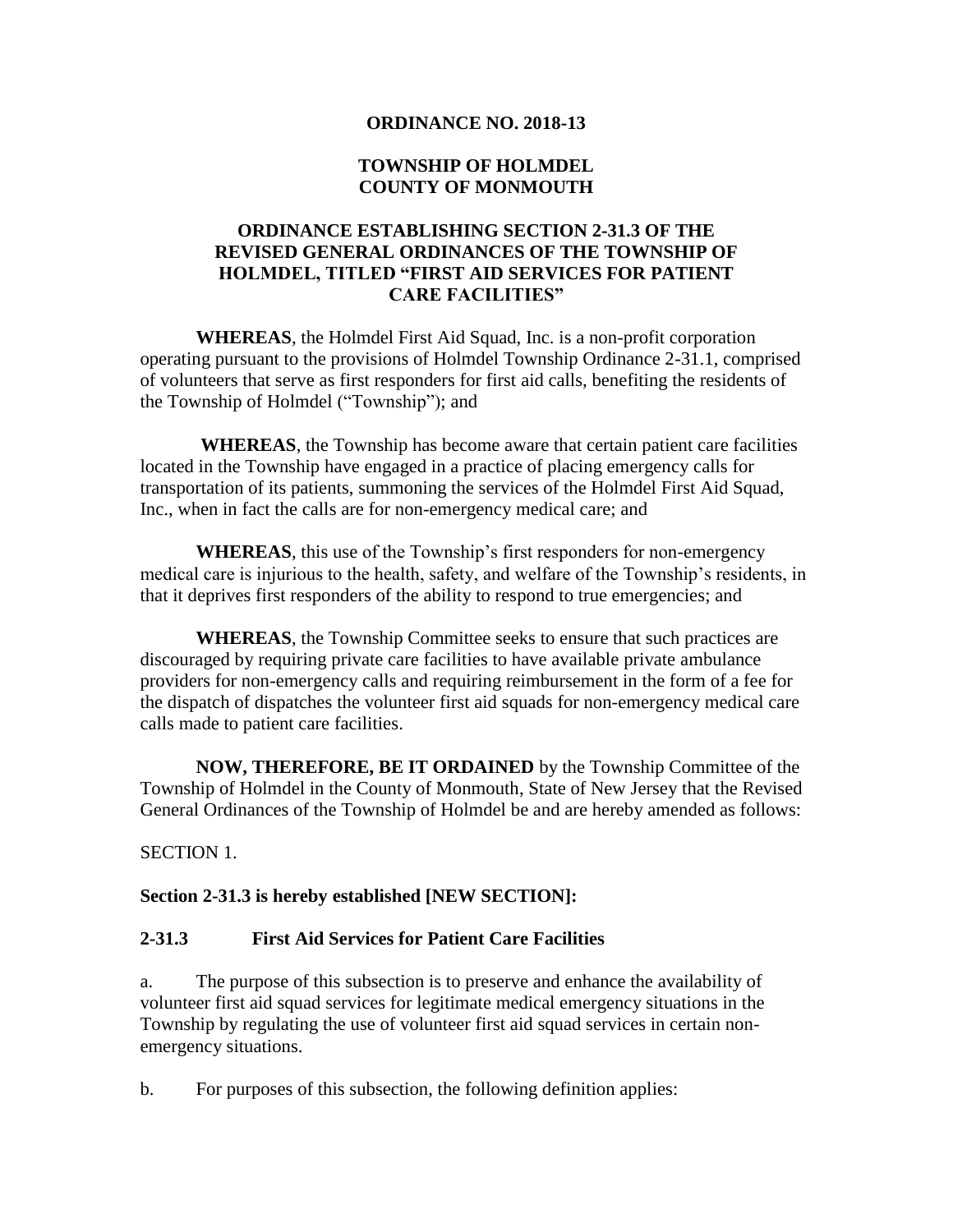*Patient care facility* is defined as all state-licensed nursing homes, rest homes, health maintenance organizations, assisted living facilities, health-care facilities providing inpatient services, and other licensed or unlicensed medical care providers with the capacity to treat 10 or more outpatients simultaneously.

c. All patient care facilities located within the Township are hereby required to own, lease, rent or have promptly available by contract sufficient appropriately staffed private ambulance services for the treatment and transport of patients in need of non-emergency medical care. Such ambulance services shall be available 365 days per year and 24 hours per day.

d. In order to satisfy the requirements of subsection (c), each patient care facility subject to this chapter shall file proof of the availability of private ambulance services with the Township Clerk within 60 days after final passage of this chapter, and on or before September 1 of each year thereafter. For purposes of this subchapter, proof of private ambulance availability shall consist of a contract with no less than two private ambulance service providers under which such providers are obliged to respond promptly to the patient care facility. Alternatively, if a patient care facility elects to own and operate its own ambulance(s), such proof shall consist of documentation of the make, model, year, color, serial number, license plate number, location, and staffing of such ambulance(s). As part of the proofs required under this section, the resident director, manager or authorized corporate officer of each patient care facility shall make and file with the Township Clerk a signed certification that adequate private ambulance services are available, and that all agents and employees of such facility involved with patient care have been apprised of and trained in the use of such private ambulance services. The failure of a patient care facility to comply with the requirements of this subsection shall constitute an ordinance violation by the patient care facility and its resident director, manager, or authorized corporate officer punishable by a fine not to exceed one thousand dollars (\$1,000).

e. In the event that an employee or agent of a patient care facility located in the Township takes actions resulting in the dispatch of a volunteer first aid squad regulated pursuant to the provisions of Section 2-31.1, and the responding volunteer first aid squad determines in its sole discretion that the basis for dispatch did not constitute circumstances requiring the use of an advanced life support or paramedic unit, the volunteer first aid squad shall certify accordingly to the Township and the private care facility shall be subject to a volunteer first aid services dispatch fee of \$750.00. This fee shall be payable to the Township of Holmdel. The Township of Holmdel may contribute fee revenue generated under this subsection to the volunteer first aid squads, consistent with Section 2-31.1.

# *Publication by Summary Pursuant to N.J.S.A.40:49-2*

This ordinance will require patient care facilities located in the Township to certify having available private ambulance services for the treatment and transport of patients in need of non-emergency medical care. It will also impose a fee of \$750 for the nonemergency dispatch of a volunteer first aid squad to a patient care facility.